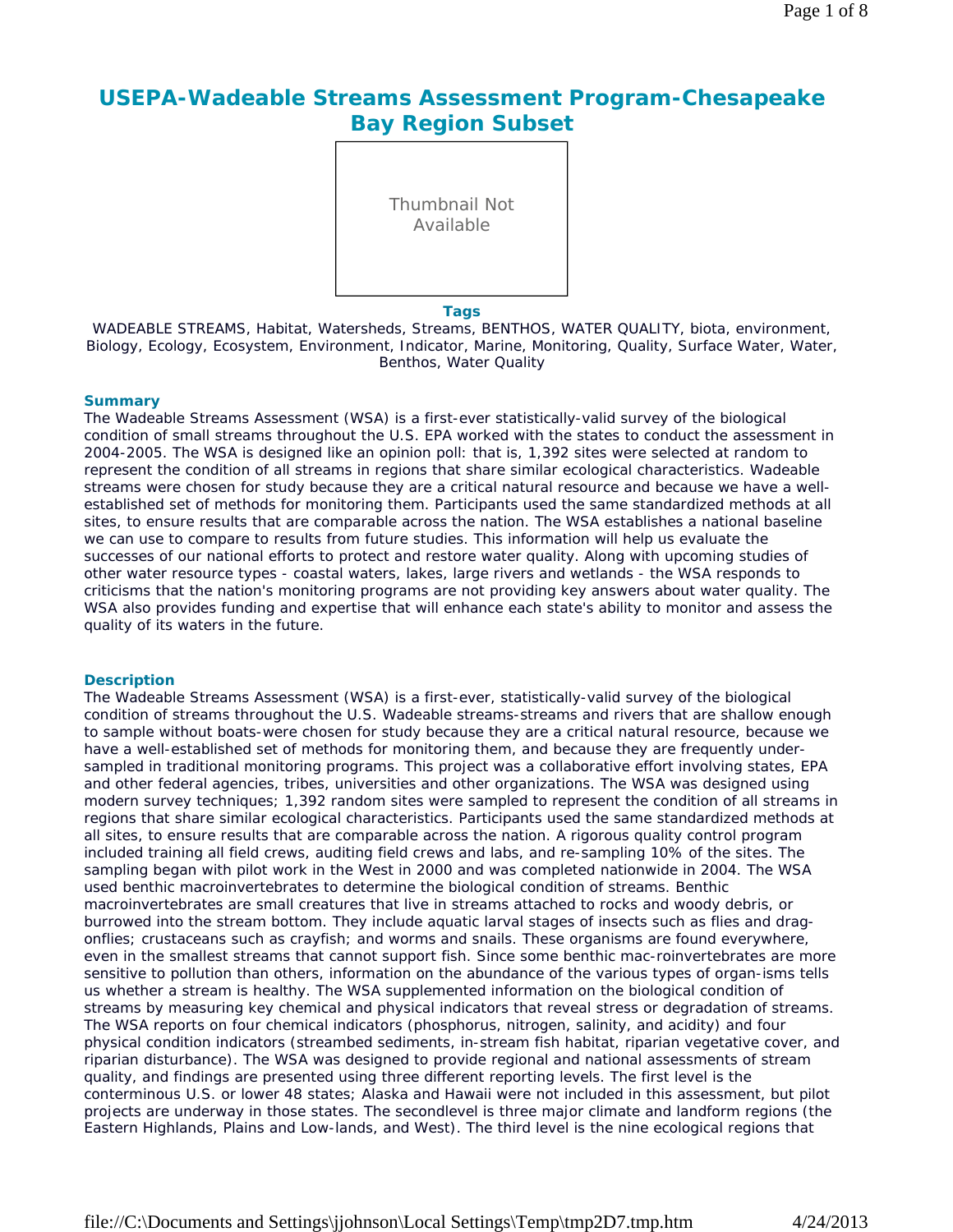further divide the threemajor climate and landform regions. There were not enough sites in the survey to allow statistically-valid assessments of water quality at the state level.

### **Credits**

There are no credits for this item.

### **Use limitations**

Use at your own risk

## **ArcGIS Metadata ►**

## **Citation ►**

TITLE USEPA-Wadeable Streams Assessment Program-Chesapeake Bay Region Subset

*Hide Citation ▲*

### **Resource Details ►**

**CREDITS** 

*Hide Resource Details ▲*

### **Resource Constraints ►**

**CONSTRAINTS** LIMITATIONS OF USE Use at your own risk

*Hide Resource Constraints ▲*

### **Metadata Details ►**

**\*** LAST UPDATE 2010-04-21

ARCGIS METADATA PROPERTIES METADATA FORMAT ESRI-ISO

CREATED IN ARCGIS 2010-03-30T13:19:05 LAST MODIFIED IN ARCGIS 2010-04-21T13:25:17

AUTOMATIC UPDATES HAVE BEEN PERFORMED NO

*Hide Metadata Details ▲*

## **FGDC Metadata (read-only) ►**

### **Identification ►**

CITATION CITATION INFORMATION ORIGINATOR Office of Wetlands, Oceans and Watersheds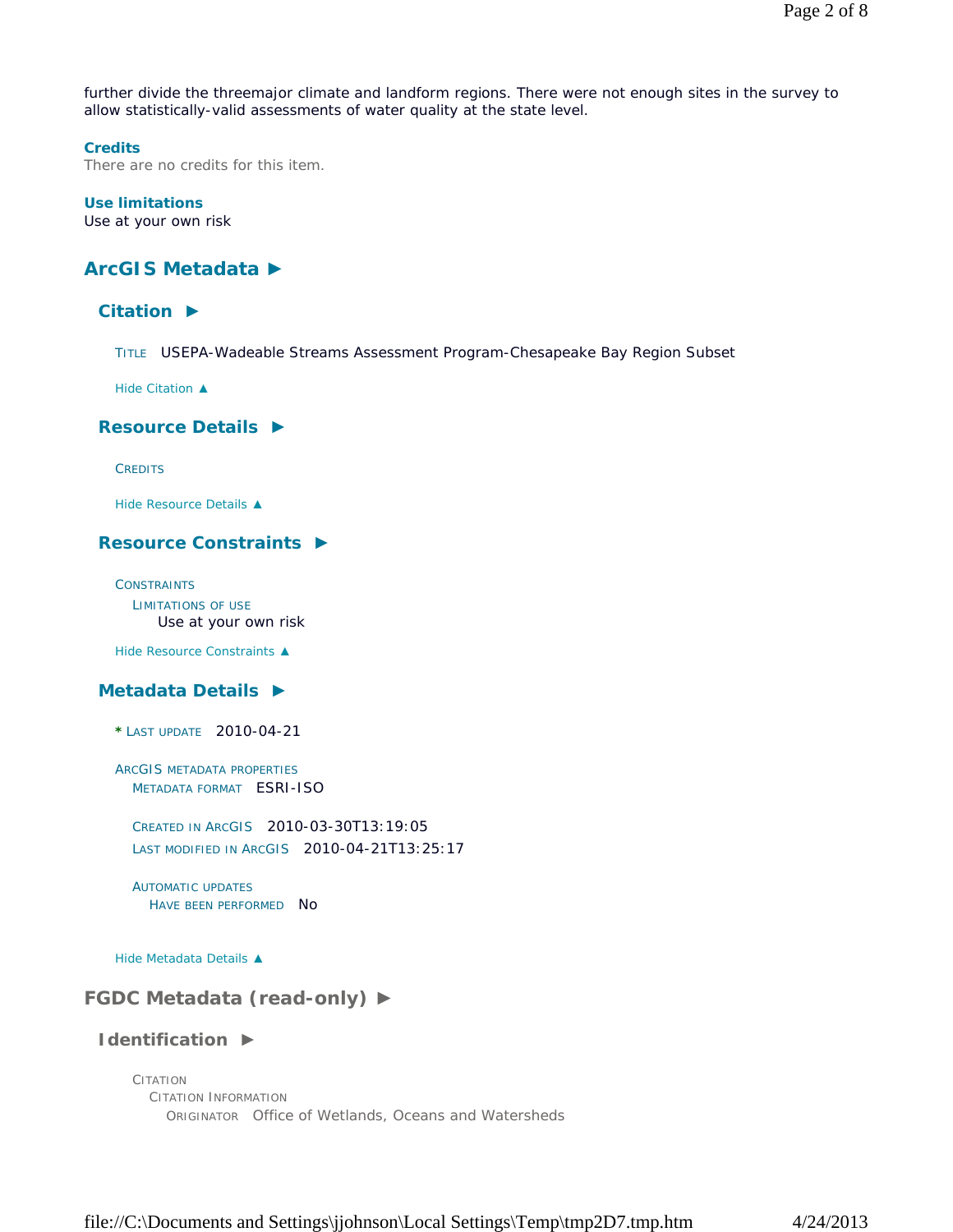ORIGINATOR Susan Holdsworth PUBLICATION DATE 2013-04-24 TITLE USEPA-Wadeable Streams Assessment Program-Chesapeake Bay Region Subset PUBLICATION INFORMATION PUBLICATION PLACE Annapolis, MD PUBLISHER Chesapeake Bay Program (CBP) ONLINE LINKAGE http://data.chesapeakebay.net/?DB=CBP\_NTBENDB ONLINE LINKAGE http://www.chesapeakebay.net/data/downloads/watershed\_wide\_benthic\_invertebrate\_database ONLINE LINKAGE http://www.epa.gov/owow/streamsurvey/

## **DESCRIPTION**

ABSTRACT

The Wadeable Streams Assessment (WSA) is a first-ever, statistically-valid survey of the biological condition of streams throughout the U.S. Wadeable streams-streams and rivers that are shallow enough to sample without boats-were chosen for study because they are a critical natural resource, because we have a well-established set of methods for monitoring them, and because they are frequently under-sampled in traditional monitoring programs. This project was a collaborative effort involving states, EPA and other federal agencies, tribes, universities and other organizations.

The WSA was designed using modern survey techniques; 1,392 random sites were sampled to represent the condition of all streams in regions that share similar ecological characteristics. Participants used the same standardized methods at all sites, to ensure results that are comparable across the nation. A rigorous quality control program included training all field crews, auditing field crews and labs, and re-sampling 10% of the sites. The sampling began with pilot work in the West in 2000 and was completed nationwide in 2004.

The WSA used benthic macroinvertebrates to determine the biological condition of streams. Benthic macroinvertebrates are small creatures that live in streams attached to rocks and woody debris, or burrowed into the stream bottom. They include aquatic larval stages of insects such as flies and drag-onflies; crustaceans such as crayfish; and worms and snails. These organisms are found everywhere, even in the smallest streams that cannot support fish. Since some benthic mac-roinvertebrates are more sensitive to pollution than others, information on the abundance of the various types of organ-isms tells us whether a stream is healthy.

The WSA supplemented information on the biological condition of streams by measuring key chemical and physical indicators that reveal stress or degradation of streams. The WSA reports on four chemical indicators (phosphorus, nitrogen, salinity, and acidity) and four physical condition indicators (streambed sediments, in-stream fish habitat, riparian vegetative cover, and riparian disturbance).

The WSA was designed to provide regional and national assessments of stream quality, and findings are presented using three different reporting levels. The first level is the conterminous U.S. or lower 48 states; Alaska and Hawaii were not included in this assessment, but pilot projects are underway in those states. The secondlevel is three major climate and landform regions (the Eastern Highlands, Plains and Low-lands, and West). The third level is the nine ecological regions that further divide the threemajor climate and landform regions. There were not enough sites in the survey to allow statistically-valid assessments of water quality at the state level.

#### PURPOSE

The Wadeable Streams Assessment (WSA) is a first-ever statistically-valid survey of the biological condition of small streams throughout the U.S. EPA worked with the states to conduct the assessment in 2004-2005. The WSA is designed like an opinion poll: that is, 1,392 sites were selected at random to represent the condition of all streams in regions that share similar ecological characteristics. Wadeable streams were chosen for study because they are a critical natural resource and because we have a well-established set of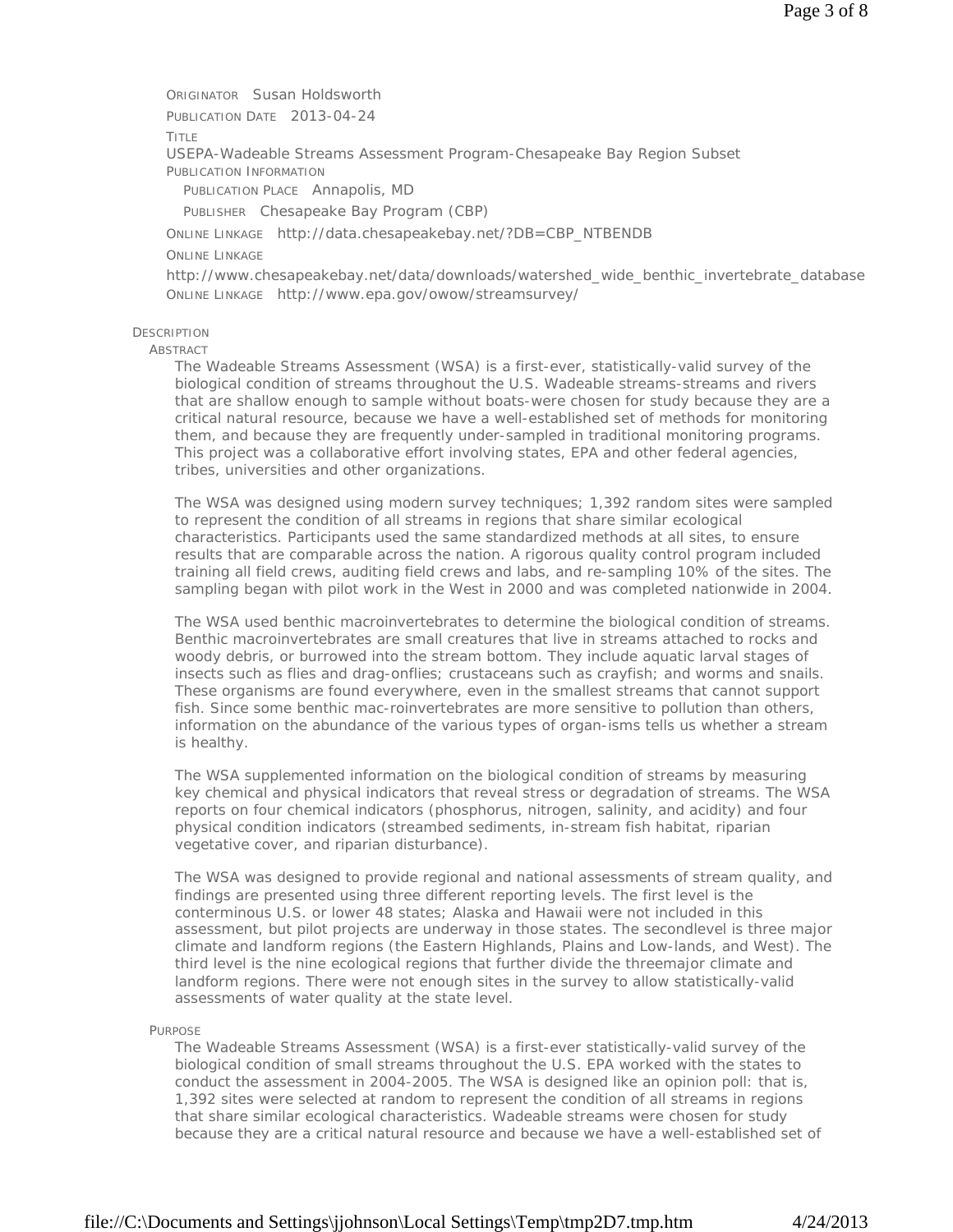methods for monitoring them. Participants used the same standardized methods at all sites, to ensure results that are comparable across the nation.

The WSA establishes a national baseline we can use to compare to results from future studies. This information will help us evaluate the successes of our national efforts to protect and restore water quality. Along with upcoming studies of other water resource types - coastal waters, lakes, large rivers and wetlands - the WSA responds to criticisms that the nation's monitoring programs are not providing key answers about water quality. The WSA also provides funding and expertise that will enhance each state's ability to monitor and assess the quality of its waters in the future.

| TIME PERIOD OF CONTENT                                   |
|----------------------------------------------------------|
| <b>TIME PERIOD INFORMATION</b>                           |
| <b>RANGE OF DATES/TIMES</b><br>BEGINNING DATE 2004-07-04 |
| ENDING DATE 2004-11-10                                   |
| CURRENTNESS REFERENCE                                    |
| Ground condition                                         |
|                                                          |
| Status                                                   |
| PROGRESS Complete                                        |
| MAINTENANCE AND UPDATE FREQUENCY None Planned            |
| Spatial Domain                                           |
| <b>BOUNDING COORDINATES</b>                              |
| WEST BOUNDING COORDINATE -80.34805                       |
| EAST BOUNDING COORDINATE -74.62521                       |
| NORTH BOUNDING COORDINATE 42.56826                       |
| SOUTH BOUNDING COORDINATE 37.2227                        |
|                                                          |
| <b>KEYWORDS</b><br><b>THEME</b>                          |
| THEME KEYWORD THESAURUS None                             |
| THEME KEYWORD WADEABLE STREAMS                           |
| THEME KEYWORD Habitat                                    |
| THEME KEYWORD Watersheds                                 |
| THEME KEYWORD Streams                                    |
| THEME KEYWORD BENTHOS                                    |
| THEME KEYWORD WATER QUALITY                              |
|                                                          |
| <b>THEME</b>                                             |
| THEME KEYWORD THESAURUS ISO 19115 Topic Category         |
| THEME KEYWORD biota                                      |
| THEME KEYWORD environment                                |
| <b>THEME</b>                                             |
| THEME KEYWORD THESAURUS EPA GIS Keyword Thesaurus        |
| <b>THEME KEYWORD</b><br>Biology                          |
| Ecology<br><b>THEME KEYWORD</b>                          |
| Ecosystem<br><b>THEME KEYWORD</b>                        |
| Environment<br><b>THEME KEYWORD</b>                      |
| Indicator<br><b>THEME KEYWORD</b>                        |
| Marine<br><b>THEME KEYWORD</b>                           |
| Monitoring<br><b>THEME KEYWORD</b>                       |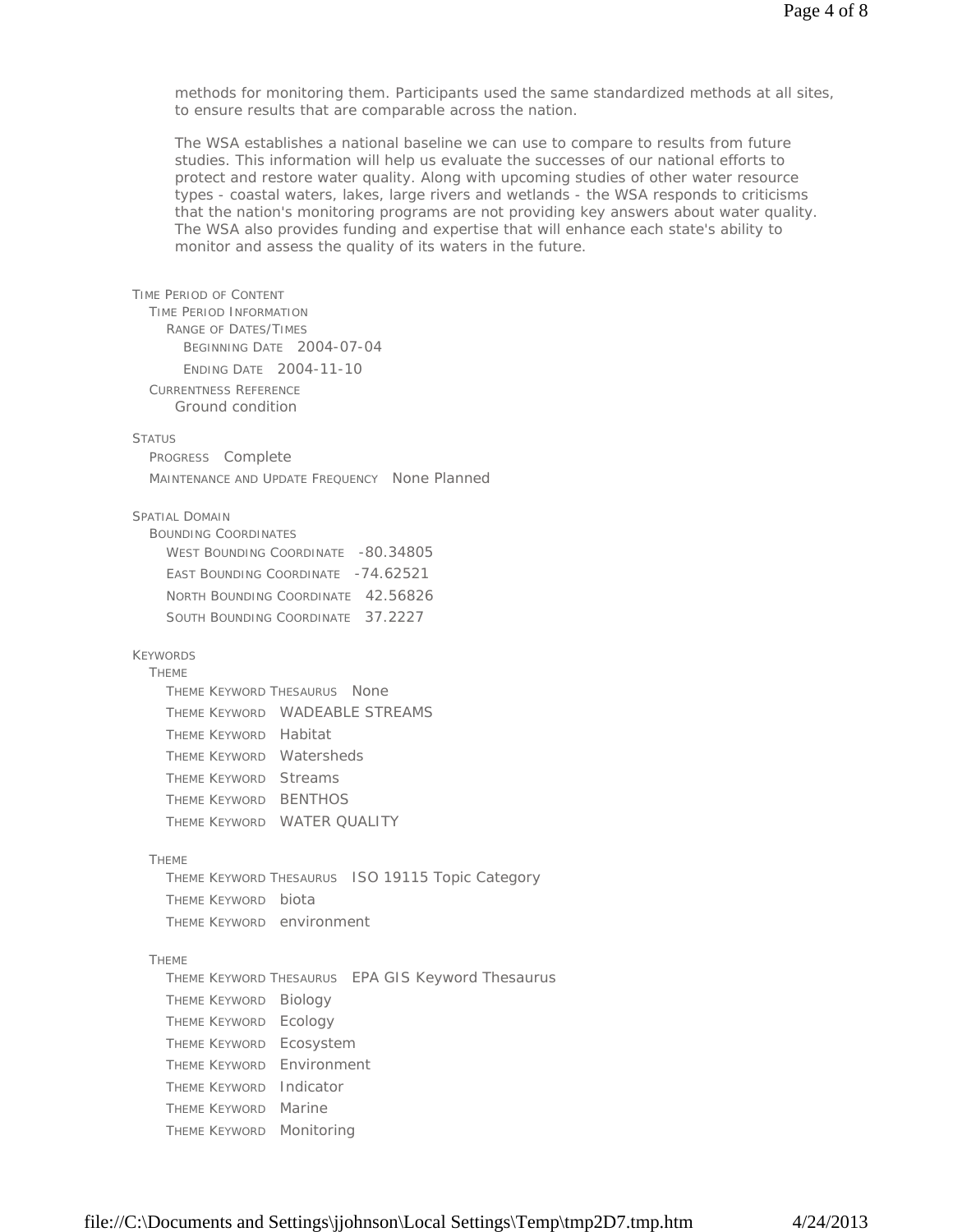THEME KEYWORD Quality THEME KEYWORD Surface Water THEME KEYWORD Water THEME THEME KEYWORD THESAURUS User THEME KEYWORD Benthos THEME KEYWORD Water Quality PLACE PLACE KEYWORD THESAURUS None PLACE KEYWORD Chesapeake Bay PLACE KEYWORD Nationwide STRATUM STRATUM KEYWORD THESAURUS None STRATUM KEYWORD Chesapeake Bay Region ACCESS CONSTRAINTS USE CONSTRAINTS POINT OF CONTACT CONTACT INFORMATION CONTACT PERSON PRIMARY CONTACT PERSON Susan Holdsworth CONTACT ORGANIZATION United States Environmental Protection Agency CONTACT POSITION Brach Chief-Office of Wetlands, Oceans and Watersheds CONTACT ADDRESS ADDRESS TYPE mailing address ADDRESS 1200 Pennsylvania Ave NW (4503T) CITY Washington STATE OR PROVINCE District of Columbia POSTAL CODE 20460 CONTACT VOICE TELEPHONE 202-566-1187 CONTACT ELECTRONIC MAIL ADDRESS holdsworth.susan@epa.gov CONTACT INSTRUCTIONS SECURITY INFORMATION SECURITY CLASSIFICATION SYSTEM FIPS Pub 199 SECURITY CLASSIFICATION No Confidentiality SECURITY HANDLING DESCRIPTION Standard Technical Controls None Use at your own risk Not Available

*Hide Identification ▲*

## **Data Quality ►**

LOGICAL CONSISTENCY REPORT Not applicable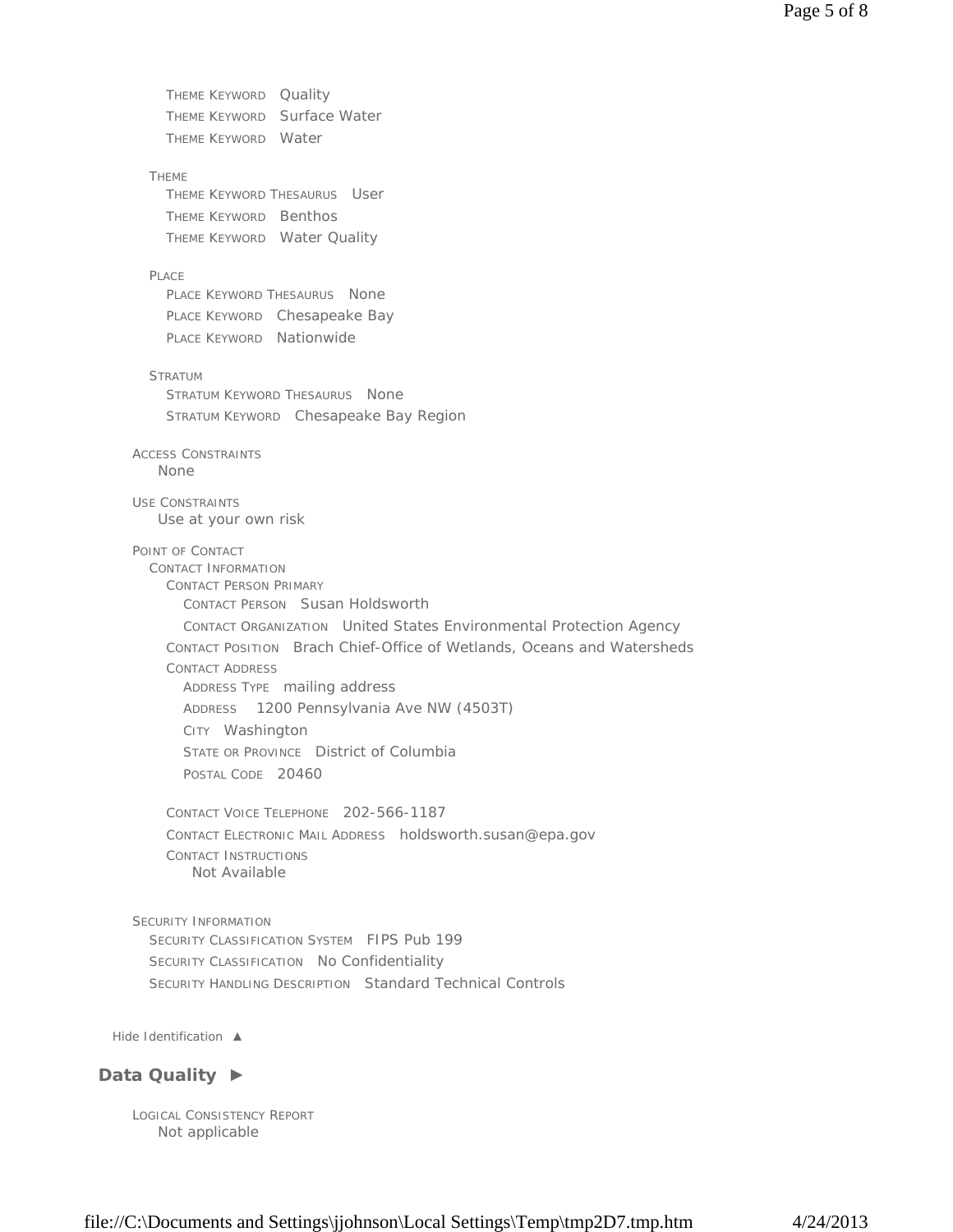#### COMPLETENESS REPORT Unknown

#### POSITIONAL ACCURACY

HORIZONTAL POSITIONAL ACCURACY

HORIZONTAL POSITIONAL ACCURACY REPORT

Data were collected using methods that are accurate to within 6-25 meters (EPA National Geospatial Data Policy [NGDP] Accuracy Tier 3). For more information, please see EPA's NGDP at http://epa.gov/geospatial/policies.html

LINEAGE

PROCESS STEP PROCESS DESCRIPTION Metadata imported.

PROCESS DATE 2010-03-30

PROCESS STEP

PROCESS DESCRIPTION

Data for Chesapeake Bay Region Extracted from National data set and loaded into CBPO Non-Tidal Benthic Database

PROCESS DATE 2010-03-30

*Hide Data Quality ▲*

### **Spatial Reference ►**

HORIZONTAL COORDINATE SYSTEM DEFINITION GEOGRAPHIC LATITUDE RESOLUTION 0.000001 LONGITUDE RESOLUTION 0.000001 GEOGRAPHIC COORDINATE UNITS Decimal degrees

GEODETIC MODEL

HORIZONTAL DATUM NAME North American Datum of 1983 ELLIPSOID NAME Geodetic Reference System 1980 SEMI-MAJOR AXIS 6378137.000000 DENOMINATOR OF FLATTENING RATIO 298.257222

*Hide Spatial Reference ▲*

## **Distribution Information ►**

DISTRIBUTOR CONTACT INFORMATION CONTACT PERSON PRIMARY CONTACT PERSON Susan Holdsworth CONTACT ORGANIZATION US Environmental Protection Agency CONTACT POSITION Monitoring Brach Chief-Office of Wetlands, Oceans and Watersheds CONTACT ADDRESS ADDRESS TYPE mailing address ADDRESS 1200 Pennsylvania Ave NW (4503T) CITY Washington STATE OR PROVINCE District of Columbia POSTAL CODE 20460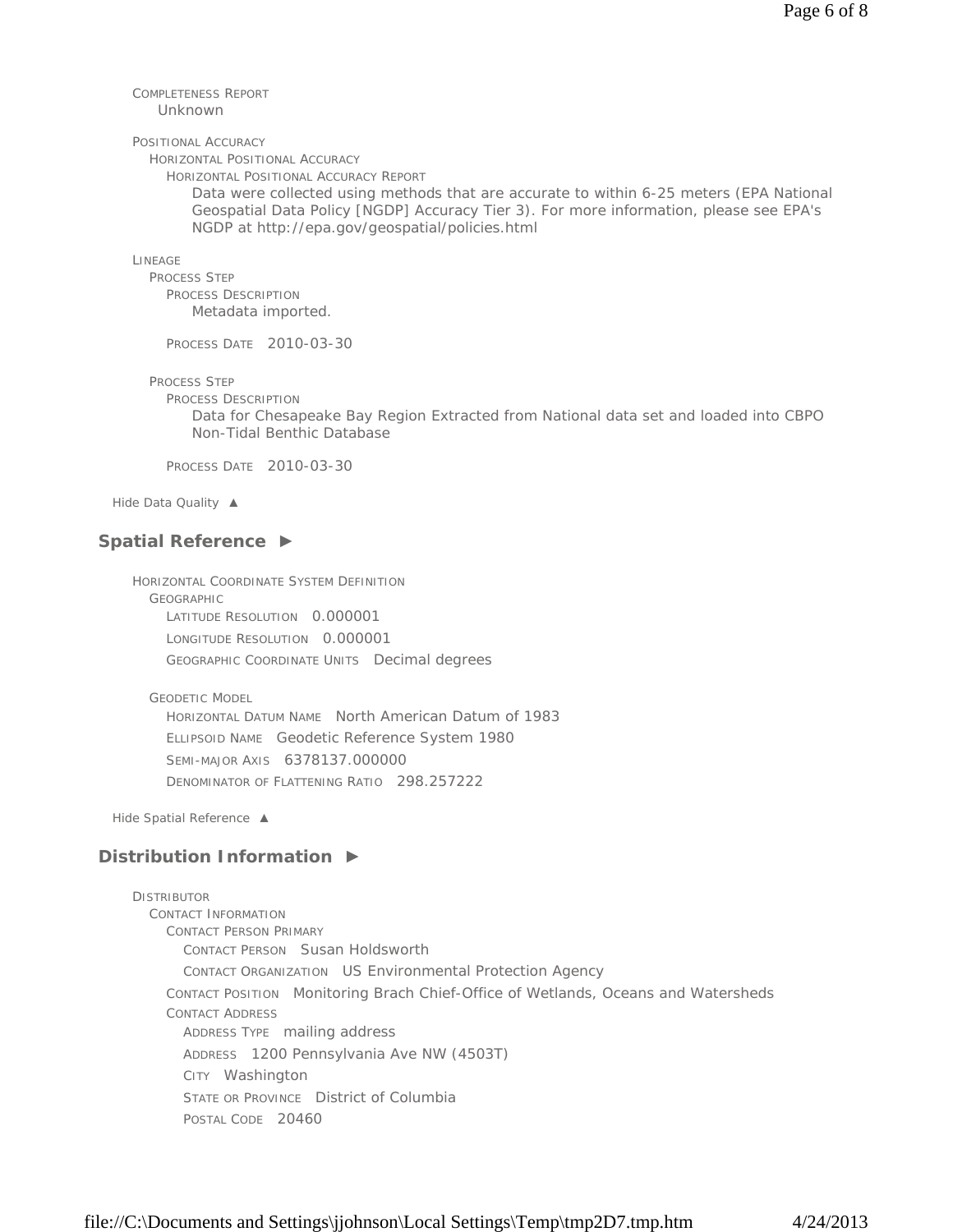CONTACT VOICE TELEPHONE 202-566-1187 CONTACT ELECTRONIC MAIL ADDRESS holdsworth.susan@epa.gov CONTACT INSTRUCTIONS unavailavle

RESOURCE DESCRIPTION Downloadable Data

DISTRIBUTION LIABILITY

I, the data requestor, agree to acknowledge the Chesapeake Bay Program and any other agencies and institutions as specified by the Chesapeake Bay Program Office as data providers. I agree to credit the data originators in any publications,reports or presentations generated from this data. I also accept that, although these data have been processed successfully on a computer system at the Chesapeake Bay Program, no warranty expressed or implied is made regarding the accuracy or utility of the data on any other system or for general or scientific purposes, nor shall the act ofdistribution constitute any such warranty. This disclaimer applies both to individual use of the data and aggregate use with other data. It is strongly recommended that careful attention be paid to the contents of the data documentation file associated with these data. The Chesapeake Bay Program shall not be held liable for improper or incorrect use of the data described and/or contained herein.

*Hide Distribution Information ▲*

## **Metadata Reference ►**

METADATA DATE 2013-04-24 METADATA FUTURE REVIEW DATE 2017-04-24 METADATA CONTACT CONTACT INFORMATION CONTACT ORGANIZATION PRIMARY CONTACT ORGANIZATION U.S. Environmental Protection Agency, Chesapeake Bay Program CONTACT PERSON Peter Tango CONTACT POSITION Monitoring Coordinator CONTACT ADDRESS ADDRESS TYPE mailing and physical address ADDRESS 410 Severn Ave, Suite 109 CITY Annapolis STATE OR PROVINCE MD POSTAL CODE 21403 CONTACT VOICE TELEPHONE 410-267-9875 CONTACT FACSIMILE TELEPHONE 410-267-5777 CONTACT ELECTRONIC MAIL ADDRESS Ptango@chesapeakebay.net CONTACT INSTRUCTIONS METADATA STANDARD NAME NBII Content Standard for National Biological Information Infrastructure Metadata METADATA STANDARD VERSION FGDC-STD-001-1998 METADATA SECURITY INFORMATION METADATA SECURITY CLASSIFICATION SYSTEM None METADATA SECURITY CLASSIFICATION Unclassified METADATA SECURITY HANDLING DESCRIPTION None http://www.chesapeakebay.net